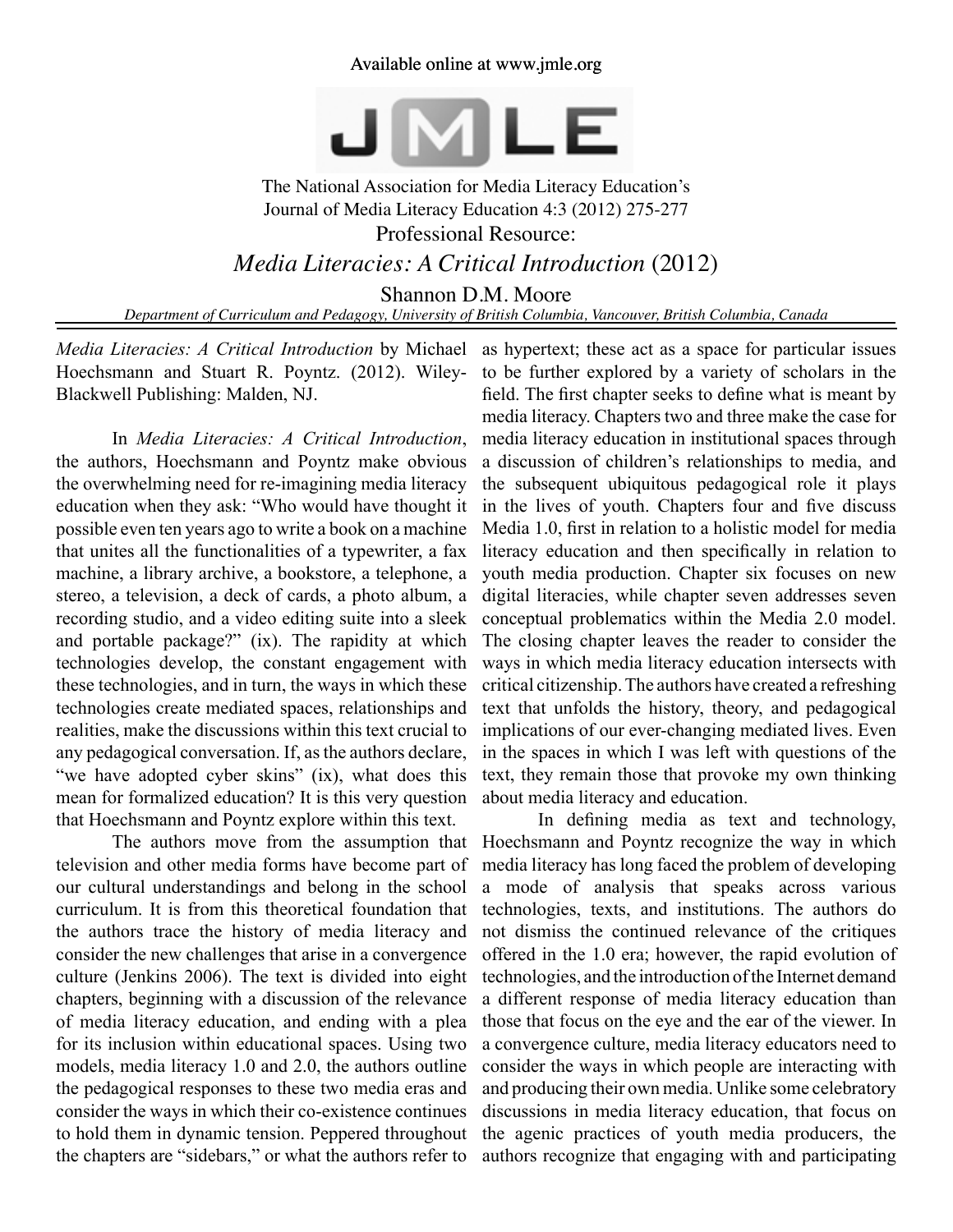in media do not ensure criticality; this remains the role of the media literacy educator. Instead, the authors argue for a dynamic relationship between 1.0 and 2.0. Media literacy education, according to the authors, is the work of empowering young people through meaningful and critical participation (5). As a media literacy educator, such grandiose theoretical statements about pedagogy leave me frustrated—how is that we define "meaningful critical participation"? Who gets to decide whether a youth that produces a website outlining current fashions, or a youth that produces a site critiquing environmental issues in the fashion industry, exemplifies meaningful critical participation? I am not suggesting the authors answer this question, or that any educator should be the decider of "good criticality," rather I worry when words like *meaningful*, *critical*, and *moral* (14) are used as simple answers to complex pedagogical questions.

In chapter two, the authors consider the way in which children's lives have changed as a result living a "partially simulated life" (17). In particular, the authors outline children's mediated lives in order to further explore the questions asked in chapter one: In a world of digital natives and digital immigrants, what is the role of the media literacy educator who may never know as much as their students? If, as Hoechsmann and Poyntz state, "everything in our lives has become mediated" (18), what does that mean for education? What follows in this chapter is integral for all educators to read—or for anyone that doubts the relevance of media literacy education. Although there are spaces in this chapter where an educator may feel overwhelmed by the permeation and proliferation of media in children's lives, the authors clarify that it is not the role of the educator to be expert in the technology, rather to continue to engage with the concepts surrounding media.

To add credence to the rationale for media literacy education in formal educational spaces, the authors use their third chapter to highlight the ways in which media is already a site of instruction for children and youth, a form of public pedagogy. Instead of focusing on the negative, all-consuming effects of media or alternately celebrating its tremendous potential, Hoechsmann and Poyntz declare that discussions of structure and agency need to be brought into media literacy education.

Both chapters four and five are primers for media 1.0. Chapter four calls for a blend of earlier adopted conceptual approaches with one that weaves in analysis of producers, texts and audiences with broader discussions of culture. This chapter teases out this holistic approach, drawing well on pedagogical examples and asking salient questions in the process. As an example, the authors explain the ways in which students might use a coding frame to look at who is typically used as an "expert" on the news. Examples such as these make this text a useful resource for those interested in both the theories of media literacy education and the ways in which they might be taken up in the classroom; theory is made tangible through these pedagogical discussions. Similarly, Sarah Bragg's sidebar in chapter five engages practical issues related to media literacy education. In this, Bragg challenges the way that many teachers require students to hand in writing pieces to explain or supplement their creative products. This, she points out, recenters writing and fetishizes the final product rather than the process. The modernist, linear focus of such assignments ignores the ways in which the learning is in the creativity and problem solving of production. Throughout the book, conversations such as these were extremely beneficial for thinking about my own practice. In the rest of this chapter, Hoechsmann and Poyntz situate production as an inseparable component in media literacy. Although the authors discussion of "imitation" and "pleasure" left me wanting more examples and complexity, the highlight of this chapter is the author's recognition that youth are not free floating agents able to make whatever sense they want of media. This complex discussion of "youth voice" is a refreshing addition to pedagogical conversations of youth video production in which voice is often uncomplicatedly celebrated.

Chapter six is an essential addition to any text on media literacies in the current context—"Literacies: New and Digital." The chapter begins with a discussion of what it means to be literate today, focusing on modern communication and new digital media. A fleeting reference at the beginning of the chapter compares teaching digital natives to teaching farming to students in an agricultural community, when the teacher knows nothing of growing food. While this example reifies the essentialized, binaried understanding of tech savvy youth and their technologically ignorant teachers, I think this gets to the crux of the point the authors are making about media literacy education. While students may know how to grow a vegetable, they *may* have never considered the political, social, economic, or environmental tetherings to that vegetable; this is the role of the pedagogue. Chapter seven continues this discussion surrounding the role schools and institutional learning environments play in this era, focusing on